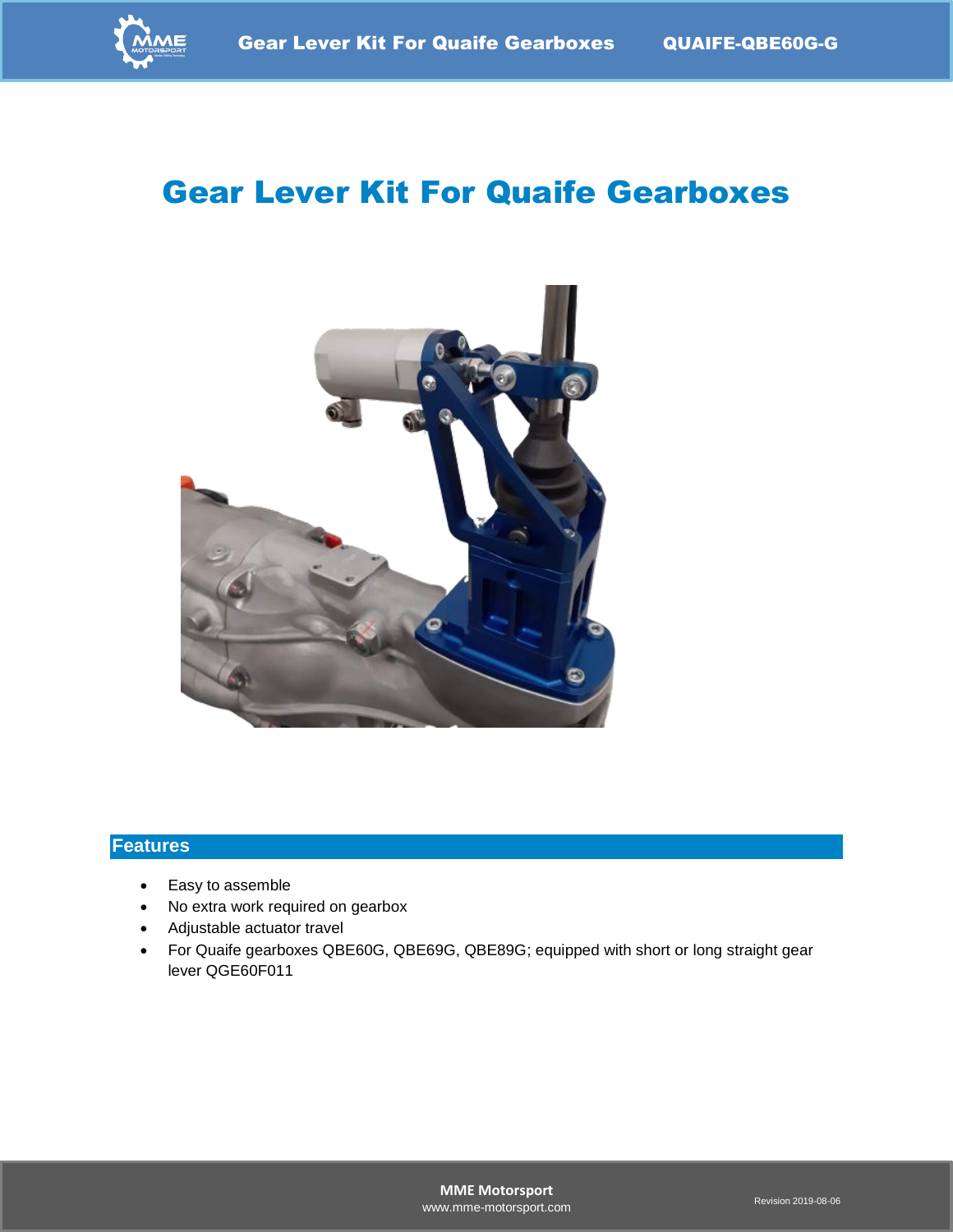

### **Included in the kit**

- Gear actuator bracket with bolts
- Space washers for gear actuator bracket
- Gear lever clamp with nuts and bolts
- Gear actuator mount with bolts

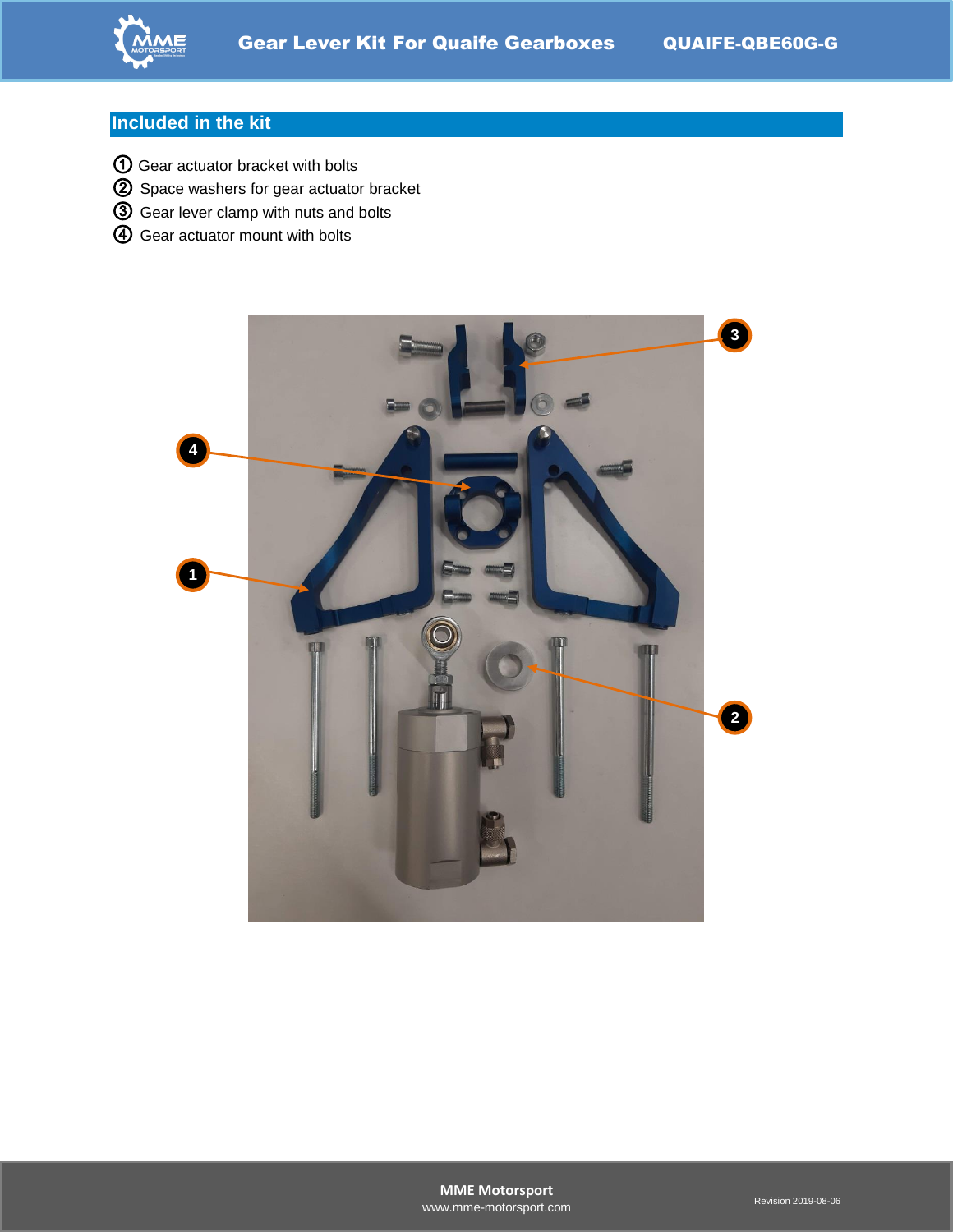

### **Mounting instructions**

! Before mounting please read general mounting instructions!

- 1. Remove safety pin.
- 2. Remove mounting bolts.



1. **③** Assamble the actuator bracket fully (assembly video [https://youtu.be/SekDYuoKAIE\)](https://youtu.be/SekDYuoKAIE), 4 and put the clamp on the gear lever, connect gear actuator with the clamp. ⑤ Bracket with actuator can be mount on either side.

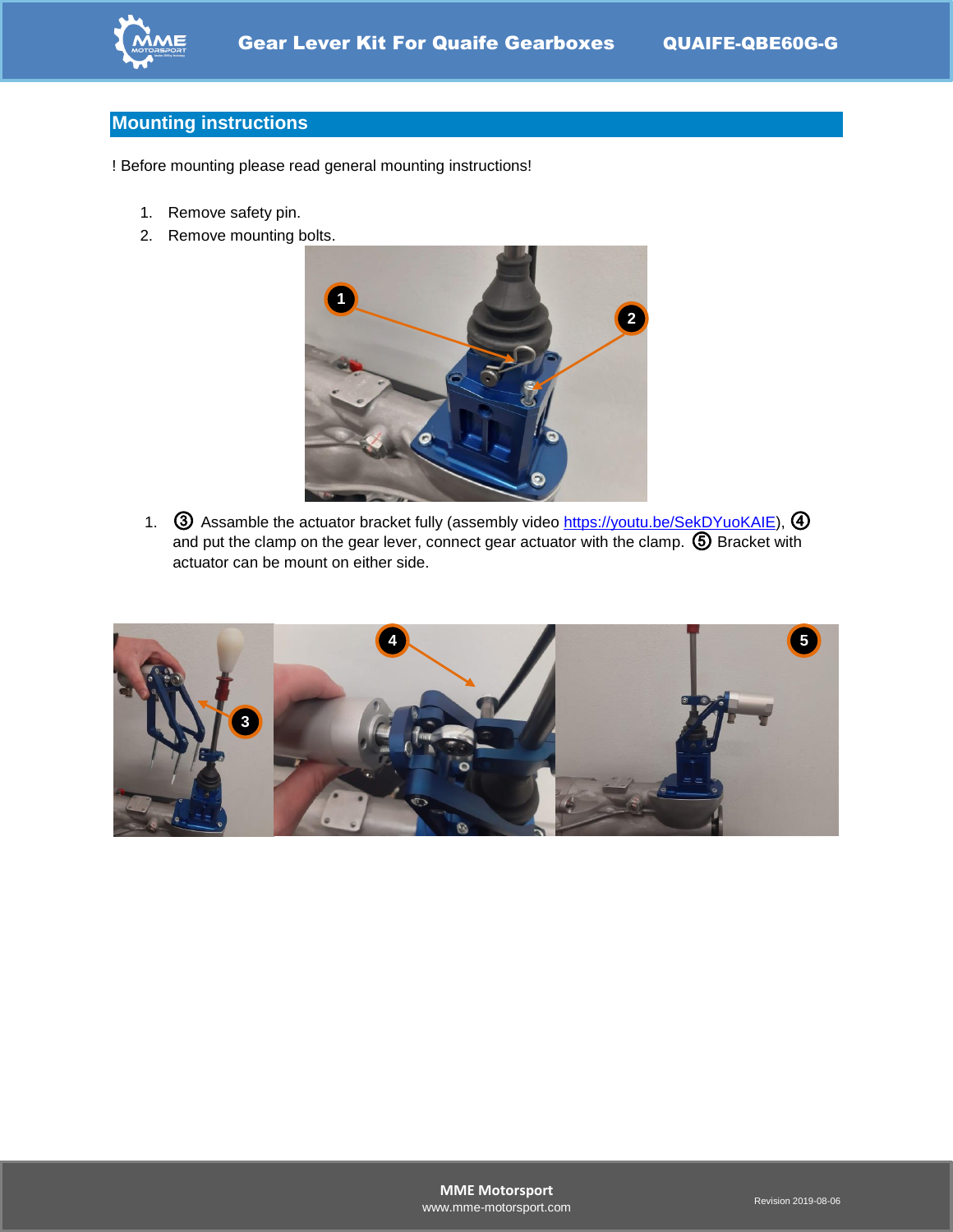

⑥ Push and pull the lever to change gear. Align the gear lever adapter with gear actuator. Gearbox should shift the gear but also the cylinder should come to end stroke before gear lever is.



⑦ Adjust the stroke travel by screwing the eyeball or adding/removing space washers in the gear actuator.

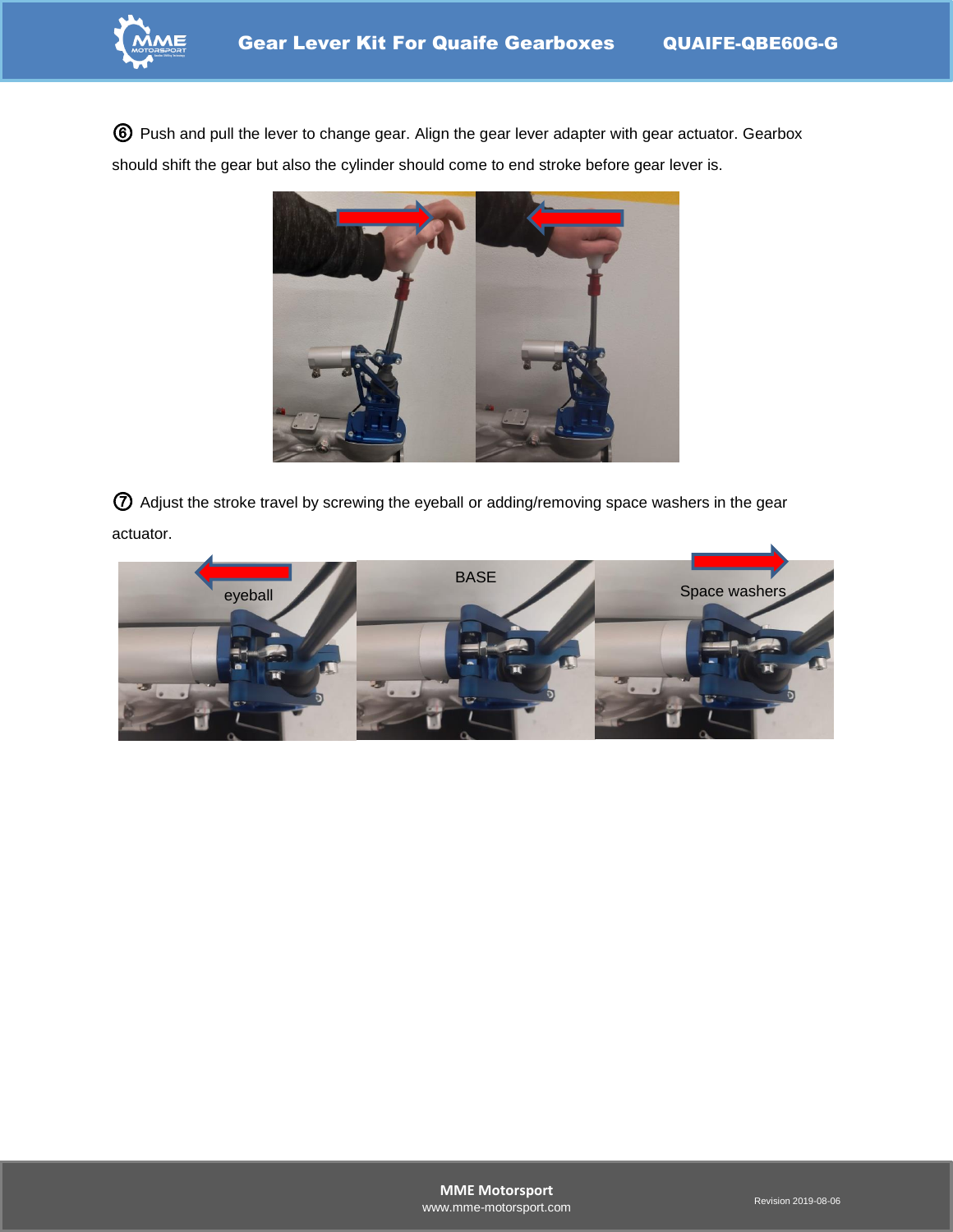

⑧ Remove only the gear actuator to adjust the stroke travel. Remember that gearbox should shift the gear but also the cylinder should come to end stroke before gear lever is! (see GA-02, manuals)



Mount back the gear actuator, connect gear actuator with pneumatic piping an electric wiring and then you are all done!

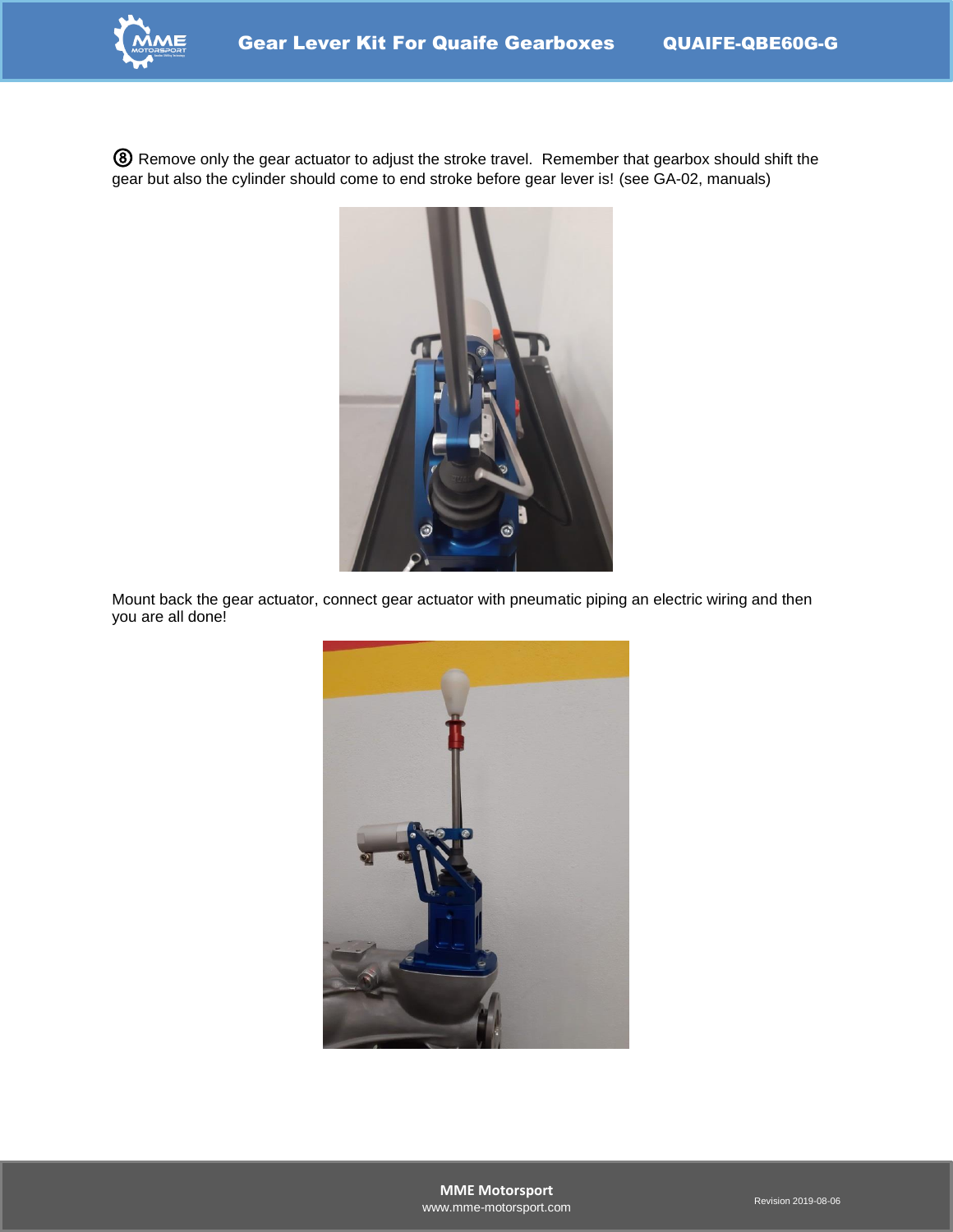

Gear Lever Kit For Quaife Gearboxes QUAIFE-QBE60G-G